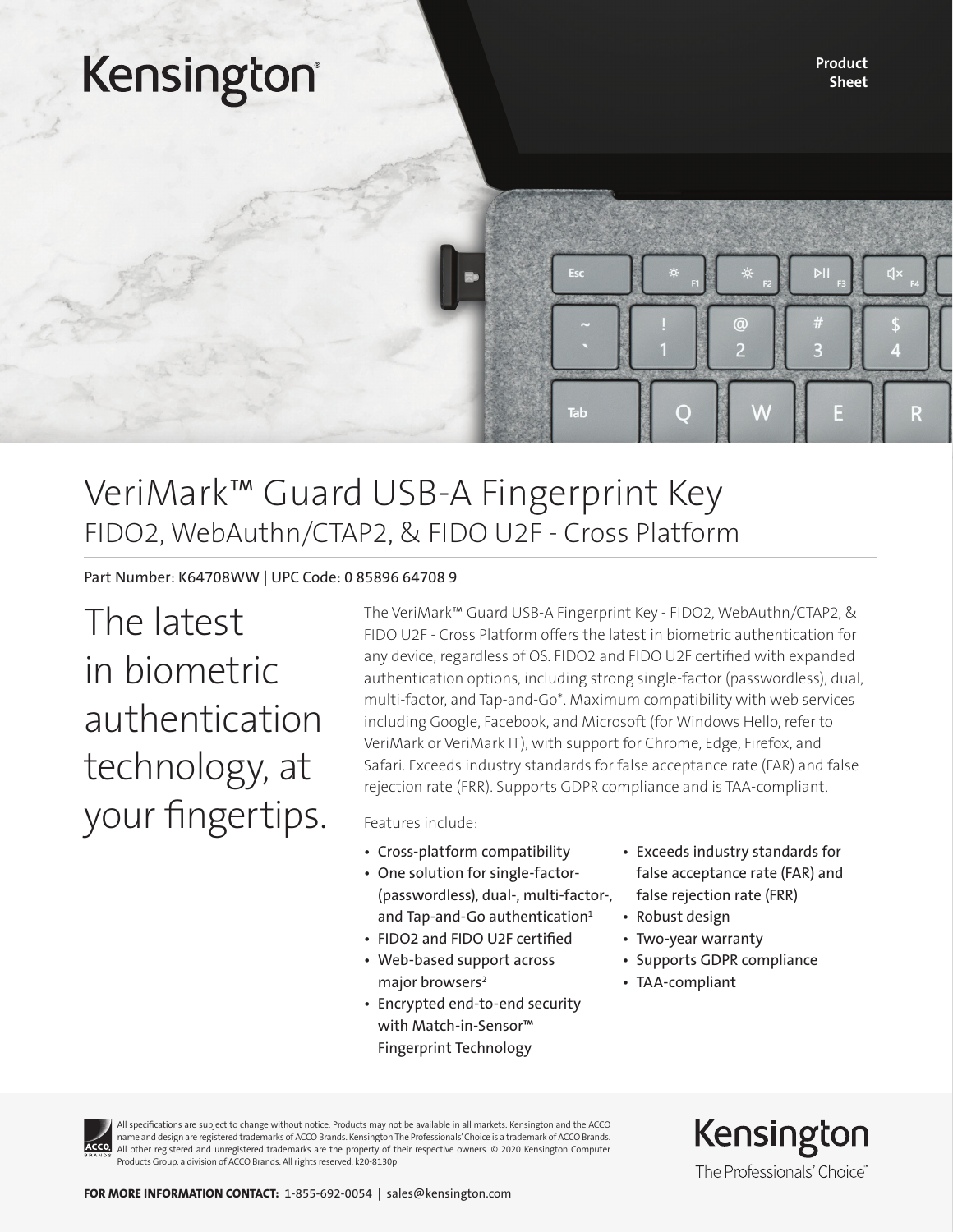# Kensington

Product Sheet

## VeriMark™ Guard USB-A Fingerprint Key FIDO2, WebAuthn/CTAP2, & FIDO U2F - Cross Platform

Part Number: K64708WW | UPC Code: 0 85896 64708 9



#### Cross-Platform Compatibility

Designed for Windows 10, this biometric authentication solution with security key functionality supports the latest web browsers (Chrome, Edge, Firefox and Safari). Please note that some services may require Security Key sign in setup to be performed on a Windows-based computer, in order to allow biometric authentication; see our support page (kensington.com/software/verimark-setup) for a list of compatible services.



#### FIDO2 and FIDO U2F Certified

VeriMark™ Guard offers expanded authentication options for FIDO2 biometric authentication services as well as FIDO U2F services requiring security key functionality. Provides strong single-factor (passwordless), dual, multi-factor, and Tap-and-Go support, making it the best biometric authentication key on the market. Supports up to 10 fingerprints.



#### Allows Biometric and Security Key Authentication

While FIDO2 is the latest in comprehensive online security, with new services being added all the time, not all services support this standard yet. VeriMark™ Guard was developed to grow with you and your authentication needs. We encourage you to view our listing of services under the support section (kensington.com/ software/verimark-setup) of our site, to ensure you receive the best possible experience.



#### Encrypted End-to-End Security with Match-in-Sensor™ Fingerprint Technology

Combines superior biometric performance and 360° readability with anti-spoofing technology, while exceeding industry standards for false rejection rate (FRR 2%) and false acceptance rate (FAR 0.001%).



#### Robust Design

Durable zinc alloy body includes protective cover and keyring hole for easy transport when not attached to device, LED accepted/ rejected indicator, and flared tail for easy grip.



#### Supports GDPR Compliance and is TAA-Compliant

Can be used to support cybersecurity measures consistent with (but not limited to) such privacy laws and regulations as GDPR, BIPA, and CCPA. Ready for use in U.S. Federal Government institutions and organizations.



#### Two-Year Warranty

Rest assured knowing you're covered by Kensington.

1. Tap-and-Go combines a username and password with second-factor security key authentication, to enable extra security on non-FIDO2 services.

2. For services leveraging the older FIDO U2F standard, instead of using biometric authentication, the user can simply place their finger on the VeriMark Guard Fingerprint Key to enable a security token experience. See complete list on the VeriMark ™ support page (kensington.com/software/verimark-setup). Tap-and-Go combines a username and password with second-factor security key authentication, to enable extra security on non-FIDO2 services.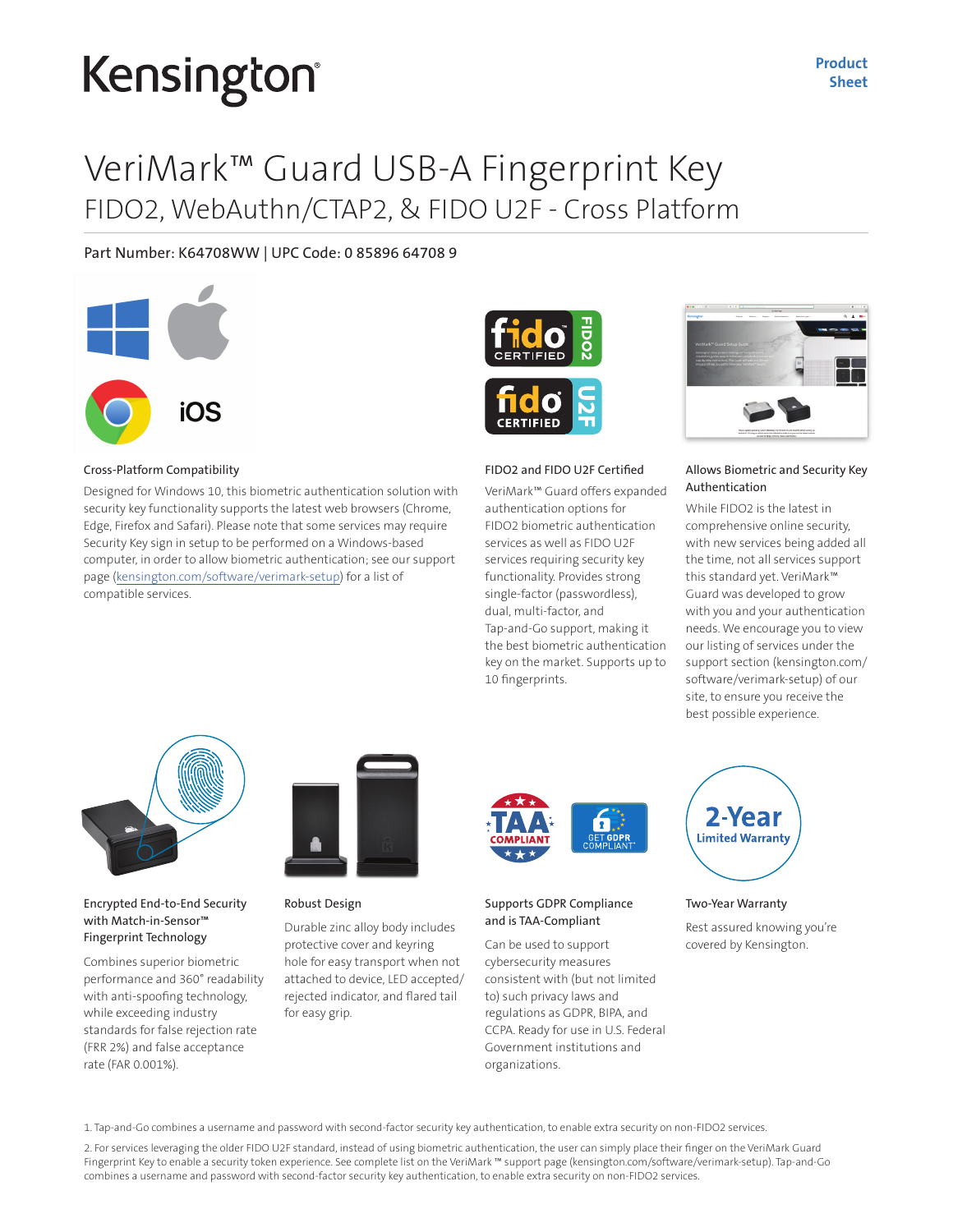# Kensington®

## VeriMark™ Guard USB-A Fingerprint Key FIDO2, WebAuthn/CTAP2, & FIDO U2F - Cross Platform

### Part Number: K64708WW | UPC Code: 0 85896 64708 9

### System Requirement

|                           | Operating Systems Supported                          | Windows 7, 8.1, 10, macOS, Chrome OS,<br>and iOS 13.5.1 or above                         |
|---------------------------|------------------------------------------------------|------------------------------------------------------------------------------------------|
|                           | Plug & Play                                          | No driver needed                                                                         |
|                           | Fingerprint Registration                             | Register Fingerprint in Win10 RS 1903 or later                                           |
|                           | FIDO2 Web Authentication                             | Win10, Mac and Chrome OS                                                                 |
|                           | <b>Browser Compatibility</b>                         | Edge, Chrome, Firefox, Safari (some of the browsers<br>provide limited support on FIDO2) |
| USB Interface             |                                                      |                                                                                          |
|                           | Connector                                            | <b>USB 2.0</b>                                                                           |
|                           | Host Connector                                       | Support USB 2.0/3.0 Type A                                                               |
| Security                  |                                                      |                                                                                          |
|                           | Secure Fingerprint Match-in-sensor                   | Synaptics FS7600                                                                         |
|                           | USB Data Encryption                                  | AES-256/SHA-256                                                                          |
|                           | Secure Session Establishment                         | SSLv3                                                                                    |
|                           | Secure Communication                                 | <b>TLS 1.2</b>                                                                           |
|                           | Key Exchange, Authentication,<br>and Data Validation | RSA-2048 Public Key Cryptography                                                         |
|                           | False Rejection Rate (FRR)                           | 2%                                                                                       |
|                           | False Acceptance Rate (FAR)                          | 0.001%                                                                                   |
| <b>Product Dimensions</b> |                                                      |                                                                                          |
|                           | Unit Dimensions                                      | Width: 0.6in (15mm)<br>Length: 1.18in (30mm)<br>Height: 0.33in (8.5mm)                   |
|                           | Unit Weight                                          | $0.18$ oz $(5g)$                                                                         |
|                           | Unit Dimensions (Main Body)                          | Width: 0.6in (15mm)<br>Length: 0.9in (22.5mm)<br>Height: 0.31in (8mm)                    |
|                           | Unit Weight (Main Body)                              | 0.10oz(3g)                                                                               |
|                           | Unit Dimensions (Cap)                                | Width: 0.6in (15.24mm)<br>Length: 1.07in (27.18mm)<br>Height: 0.33in (8.5mm)             |
|                           | Unit Weight (Cap)                                    | $0.08$ oz $(2g)$                                                                         |
|                           | <b>Enclosure Color and Material</b>                  | Zinc Alloy                                                                               |
|                           | USB Cap                                              | <b>Black PC/ABS</b>                                                                      |
|                           |                                                      |                                                                                          |